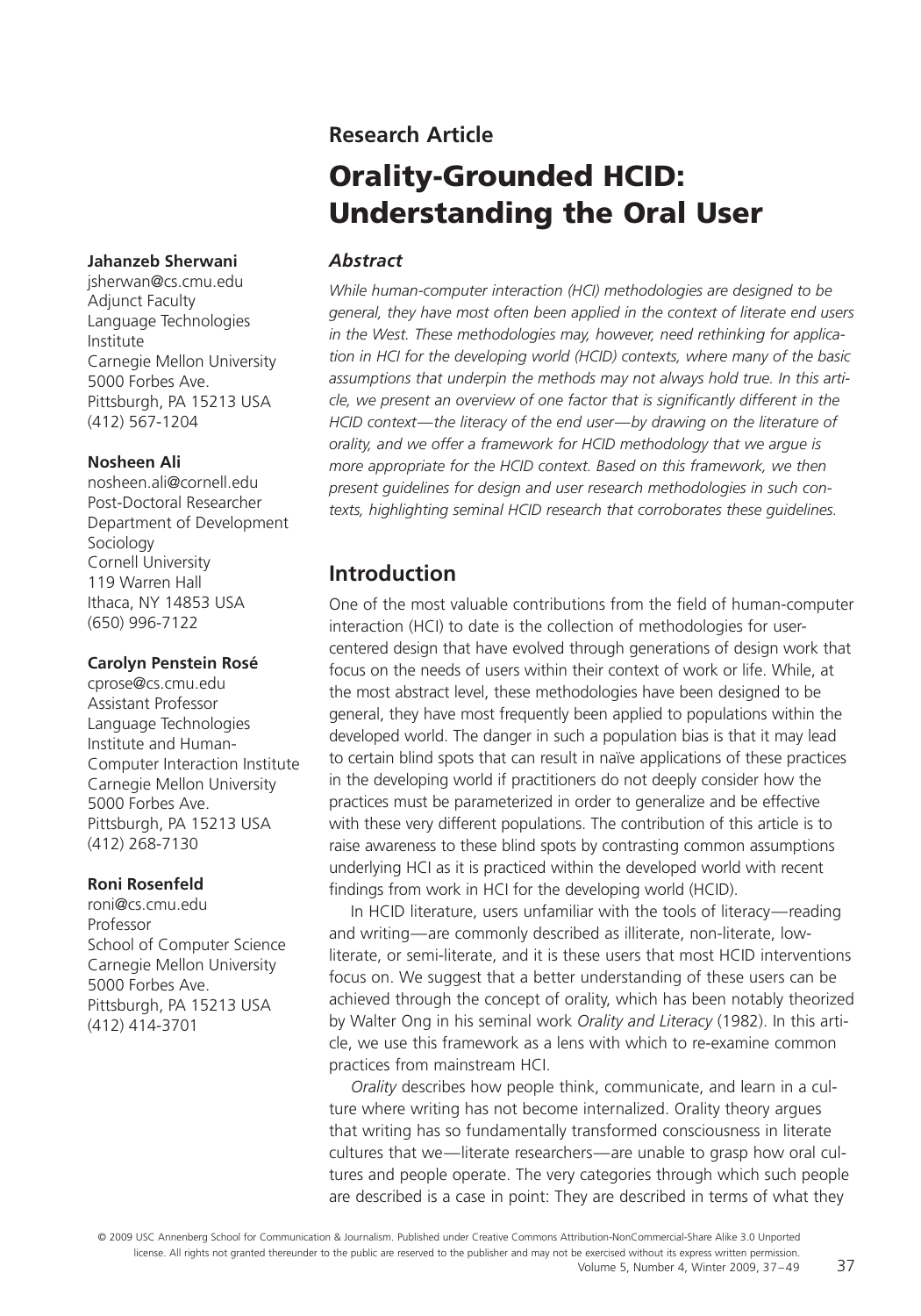are not, such as "illiterate," rather than what they are, that is, oral. Terms like "illiterate" devalue the identity and knowledge of oral cultures by implicitly suggesting that lack of literacy is equivalent to backwardness. Orality theory emphasizes that we need to understand such communities in their own terms, rather than from the perspective and biases of literate users.

Ong discussed orality in the context of oral cultures, how they contrast with literate cultures, and how modern media is creating a "secondary orality" for literate cultures. While many HCI researchers have referenced Ong's work, the focus has been on the implications of orality for literate societies, especially on the notion of secondary orality in such contexts, and there has been little exploration of Ong's work with respect to oral cultures. In this article, we attempt to begin this exploration by leveraging Ong's concept of orality as a foundation on which to build a model for oral users in HCID contexts, and to use this model to develop recommendations and predictions for user interface design, as well as user-study methods in these contexts.

# **Related Work**

Ong (1982) presented an extensive contrast between what he referred to as oral cultures and what he referred to as literate cultures, a contrast on which we base much of our proposal and through which we interpret findings from our and other people's fieldwork in the developing world. Ong himself did not mean his synthesis primarily to be used in the context of work in the developing world, but rather painted a picture of how modern media was creating a secondary orality for literate cultures. In that vein, Ong's work has already played an influential role within the field of HCI, facilitating the application of insights from oral cultures to design within the developed world, increasing so recently in the light of conversational Web 2.0 technologies. Sometimes Ong's insights have been applied at a general level (e.g., Mathur & Karaholios, 2009; Conrad, 2003), simply taking a single quote from his work and using it as inspiration for an otherwise bottom-up, user-centered design process. Several researchers in the past decade have discussed the emergence of Web 2.0 technologies (e.g., Stahl, 1999; Fischer, 2006; Wright, 2008; Bergstrom & Karahalios, 2009), pointing to the conversational natural of those media, and

framing those media within the vision for a secondary orality. Other times, his framework has been adopted or scrutinized at a more detailed level (e.g., Davis, 1997; Grudin, 2007; Wright, 2008), sometimes challenging or extending Ong's ideas. In much of this work, Ong's vision has not been adopted wholesale, but rather has been used as a catalyst for discussion, often about the future of technology. For example, Grudin (2007) added a third distinction to Ong's two-way distinction between oral cultures and literate, or digital, cultures, and used this to make predictions about trends in computer usage by modern youth. Ackermann & Decortis (2007) similarly explored Ong's ideas in connection with e-literacy and youth, looking at opportunities for youth to engage in storytelling behaviors on the Web. Davis (1997) reinterpreted some of Ong's ideas in terms of what they might mean for video as a form of communication. In contrast to this body of work, which took insights from the developing world and used them to provide new insights into design for the developed world, our work brings these insights full circle, applying them within their context of origin, the oral cultures themselves.

One of the initial efforts to create design recommendations for illiterate users drew primarily from literature on screen-readers for the visually impaired and from sighted users working without visual displays, since "human computer interaction and userinterface design literature provided little specific resources for designers interested in building software for illiterate users or members of the developing world" (Huenerfauth, 2002). However, both visually impaired users in the developed world and users working without visual displays are literate groups of users. Furthermore, these strategies were never tested on actual oral end users.

Within the field of evidence-based HCID research, there has been much work on the specifics of individual projects and artifacts, both in terms of interface design and evaluation, such as HealthLine (Sherwani et al., 2007; Sherwani et al., 2009) and Digital Green (Gandhi et al., 2007). There is also a substantial body of work that goes beyond the specifics of one artifact, and aims to provide generalized guidelines for interface design and evaluation grounded on empirical, field-based research, including the following: design guidelines for text-free interfaces (Medhi et al., 2006), user interface (UI) strategies for low-literacy users (Parikh et al., 2005), full-context video (Medhi & Toyama, 2007), and the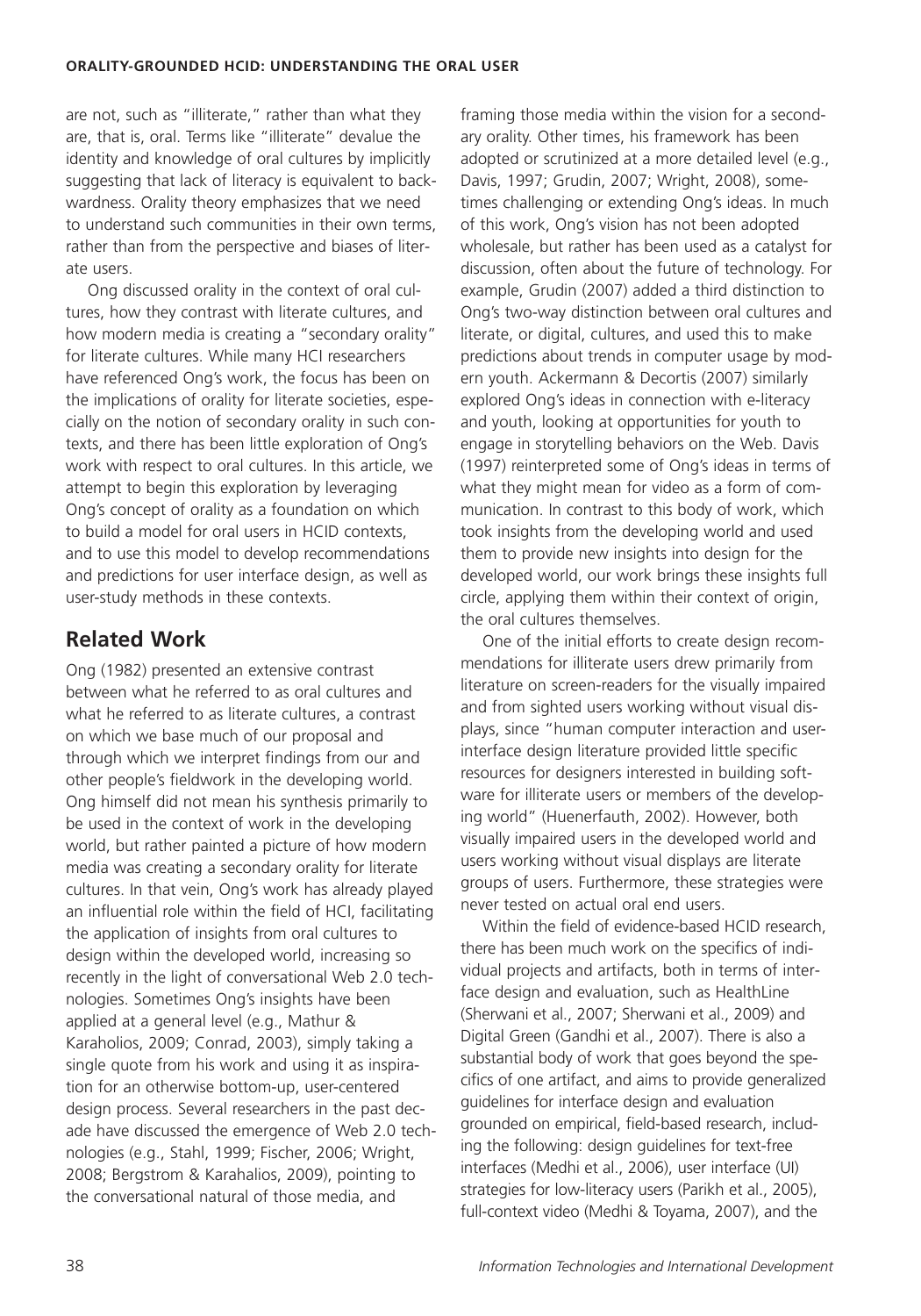Bollywood and auto-rick radio measurement methods (Chavan, 2007). While these research contributions do not provide a theoretical framework that explains why these methods work well, they do provide valuable insights that can be used to build such a theoretical framework. We will now summarize some of the findings from these projects to provide context for the discussion in the remainder of this article.

### *Digital Green*

In the Digital Green project (Gandhi et al., 2007) for agricultural extension, researchers at Microsoft Research in India designed, developed, and evaluated a mechanism for generating and disseminating videobased instructional content for teaching agricultural best practices to farmers. While watching a video did not always lead to behavioral change on its own, the researchers' "finding was that mediation [through a local facilitator] is essential to the process of extension that farmers were most convinced by appropriately targeted and pitched content." Also, "village mediators encourage these farmers to share their personal experiences to motivate their peer groups." Finally, during video screenings, "viewers frequently ask for the names and villages of recorded farmers."

# *Full-Context Video*

The "full-context video" approach to providing tutorials for an interface (Medhi & Toyama, 2007) has been shown to lead to remarkably improved task success rates; one out of 17 participants was able to complete the job-finding task without the help of a full-context video, while 18 out of 18 participants who were shown the video were able to complete the same task—an improvement from 6% task success to 100%. In that study, the full-context video showed not only the mechanics of how to complete the job-search task, but more importantly, also presented a dramatization of the context of the task: An employer uses an interface to post a job, a jobseeker is told by a friend how to use the interface to find the job, and the story ends with the job-seeker finding the employer and getting the job. Medhi and Toyama concluded:

Overall, the video appeared to instill a great amount of confidence among the test participants. Subjects were seen to gesture in agreement, to smile, and to laugh at various points in the video. It was as if the video provided a shift in concern, from anxiety about how to use the device to concerns about the content itself. . . . Subjects who saw the video first appeared more

determined—eyebrows knit, body leaning into the monitor—when moving onto the application itself, as compared with the control group... More than one subject explained that they had never understood what computers were for, but that the video showed why people use them. The dramatized video made this clear (p. 2).

#### *HealthLine*

In our own work (Sherwani et al., 2009), we have been designing, developing, and evaluating speechbased health information access interfaces for lowliterate community health workers. Our research has been conducted in rural parts of the Sindh province in Pakistan, where we have conducted user studies with up to 20 participants in each, all of them community health workers. These community health workers are often not able to read at all, or do so with great difficulty.

We have seen how human-guided tutorials where the participant uses the interface with the active guidance of the facilitator, as a training tool—outperform verbal instruction, written instruction, and even video-based instruction (the video we tested was not full-context video). Further, we have seen how oral participants have greater difficulty comprehending the same material even when they speak the language as fluently as their literate counterparts, and how content designed for literate consumption needs to be significantly adapted to be used by oral users. It was our experience in these studies, and the difficulty in applying the tools used in standard research and design practice, that led us toward the work on orality.

We now turn to a discussion of orality, to present a framework for oral users, after which we will present our recommendations and predictions, in the context of existing work.

# **Orality versus Literacy**

In this paper, we argue that HCID research can be substantially improved by grounding it in an understanding of orality. While there is a continuum between completely oral users and completely literate ones, in this paper we will use the term "oral user" to refer to aspects of completely oral users that are present even in somewhat literate people.

To design for oral users, we must first understand their cultural practices of community knowledgebuilding and transmission, including how they (a) organize and transmit information, (b) learn infor-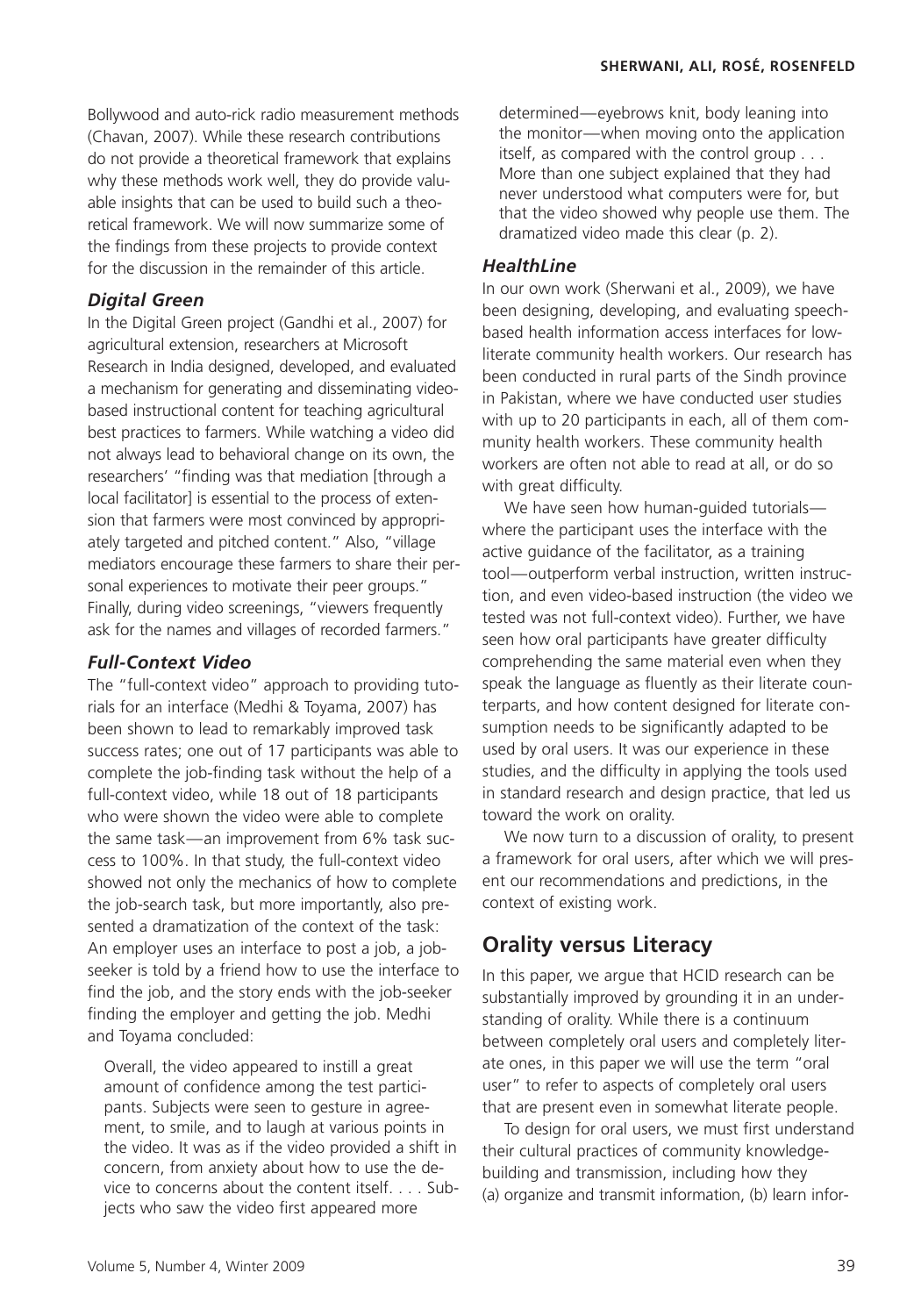mation, and (c) remember information. Additionally, we need to grasp what Ong (1982) referred to as the "psychodynamics of oral thought" to understand the fundamental differences between oral and literate users as individuals within that cultural context. Below, we expand on each of these aspects.

# *Cultural Practices of Knowledge Building and Transmission*

#### **1. How information is organized and transmitted**

A key difference between oral and literate cultures is how knowledge is organized and transmitted. The sum of an oral community's knowledge—its history, its identity, its culture, and its whole way of life—is represented and remembered in the oral tradition, often referred to as a culture's folklore. Among other dimensions, this oral tradition comprises stories, myths, proverbs, riddles, poems, and songs. These forms provide a pool of wisdom that individuals can draw on as a means of daily survival, as well as deal with new situations.

Notably, this knowledge is not statically stored; rather, it is kept alive through continual verbal, extempore performance. Storytellers dynamically render different parts of this knowledge at different occasions, altering the content based on the current political scenario, social sentiment, and immediate audience. Since this knowledge is never written down, it is fixed neither in form or content, nor is it repeated word for word. Hence, knowledge is dynamic and evolving, fluid and creative, and it is composed iteratively over generations.

One of the striking characteristics of oral knowledge is that it "knows no lists or charts or figures" (Ong, p. 97). The emphasis is on narrating events in time, with a correspondence between these narratives and human experience.

#### **2. How information is learned**

According to Ong (1982), "human beings in primary oral cultures . . . learn by apprenticeship . . . by discipleship, by listening, by repeating what they hear, by mastering proverbs and ways of combining and recombining them, by assimilating other formulary materials, by participation in a kind of corporate introspection—not by study in the strict sense." What is especially relevant to HCID practitioners is what is not mentioned in the above quotation: Oral people do not learn from a neutral, stand-alone object, such as a book, or automated system, which contains a set of abstract instructions to be applied across situations; rather, they learn "in situ," embedded in concrete situations and practical experience.

#### **3. How information is remembered**

Since information in oral cultures is transmitted through oral delivery—and hence it is recited and heard—it needs to be presented in a form that is conducive for aural-oral reception and retention. Ong elaborated:

In a primarily oral culture, to solve effectively the problem of retaining and retrieving carefully articulated thought, you have to do your thinking in mnemonic patterns, shaped for ready oral recurrence. Your thought must come into being in heavily rhythmic, balanced patterns, in repetitions or antitheses, in alliterations or assonances, in epithetic and other formulary expressions, in standard thematic settings . . . in proverbs which are constantly heard by everyone so that they come to mind readily and which themselves are patterned for retention and ready recall, or in other mnemonic form. Serious thought is intertwined with memory systems. Mnemonic needs determine even syntax. (Ong, p. 34)

In short, the usage of rhythm, repetition, locally known idioms, and dramatized settings are key to keeping orally constructed knowledge alive and remembered. Even though these mechanisms can aid memory in literate contexts, the ability to store information externally through the technology of writing means that such mechanisms are not as crucial in literate contexts as they are in oral contexts.

# *Psychodynamics of Oral Thought (Contrasted with Literate Thought)*

#### **1. Additive, not subordinative**

While the preferred grammatical form of literate writing is subordinative, oral thought prefers additive forms. Ong's example from an older translation of the Bible—one considered to have a large amount of oral residue—contrasts neatly with a modern translation. The older translation reads:

In the beginning, God created heaven and earth. And the earth was void and empty,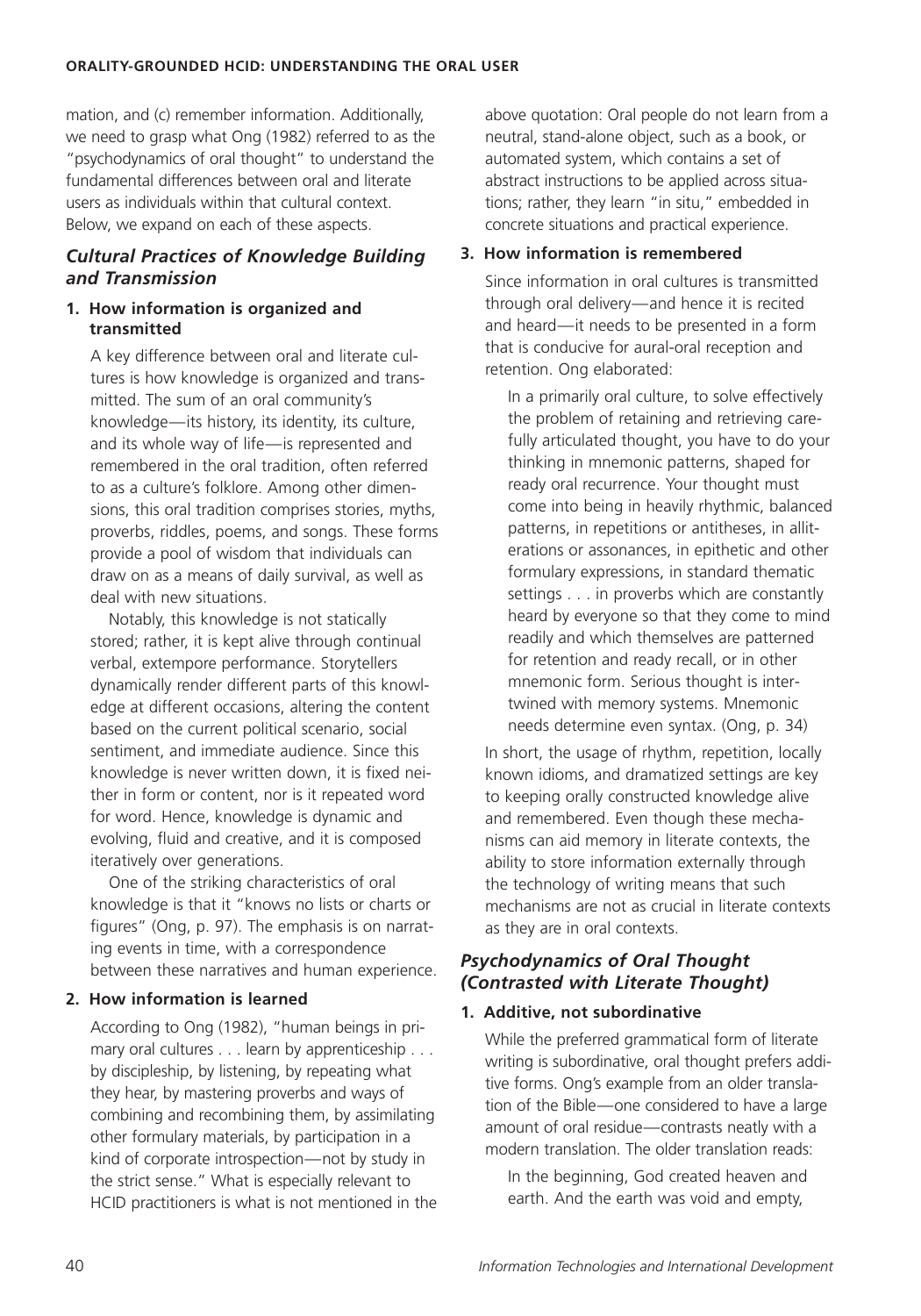and darkness was upon the face of the deep; and the spirit of God moved over the waters. And God said: Be light made. And light was made. And God saw the light that it was good; and... (Ong, p. 37)

The word "and" is used to join phrases and sentences liberally, which is not the case with a modern translation:

In the beginning, when God created the heavens and the earth, the earth was a formless wasteland, and darkness covered the abyss, while a mighty wind swept over the waters. Then God said, "Let there be light", and there was light. God then separated the light from the darkness . . . (Ong, p. 37)

Here, the use of conjunctions—when, while, then—to join phrases is the common case, with a more hierarchical and subordinative organization than the additive pattern shown in the previous passage. Ong argues that the former example is as natural to the oral mind as the latter example is to the literate mind.

#### **2. Aggregative, not Analytic**

Oral tradition favors the use of reusable formulas. Thus, it is not just "the soldier," but "the brave soldier"; not just "the princess," but "the beautiful princess"; and not just "the oak," but "the sturdy oak." These clusters aid memory by creating archetypal concepts that are repeatedly used in narratives. Furthermore, according to Ong:

Traditional expressions in oral cultures must not be dismantled: it has been hard work getting them together over the generations, and there is nowhere outside the mind to store them. . . . Once a formulary expression has been crystallized, it had best be kept intact. Without a writing system, breaking up thought—that is, analysis—is a high risk procedure. (p. 39)

These reusable formulae are, in some ways, the fundamental building blocks of oral tradition.

#### **3. Redundancy**

All spoken information is ephemeral, and if information were never repeated, even the slightest loss of concentration would mean a complete misunderstanding on the part of the listener. Redundancy is necessary to ensure that the speaker and listener both remain on track. When reading, however, it is not necessary to repeat information, as the reader can always backtrack to re-read earlier material—to the point where this becomes second nature. The differing economies of hearing and reading result in a significant difference between the outputs of oral and literary content in terms of the redundancy inherent in the content. Even though redundancy may be a natural part of the thought process, "with writing, the mind is forced into a slowed-down pattern that affords it the opportunity to interfere with and reorganize its more normal, redundant processes" (ibid., p. 40).<sup>1</sup>

# **4. Conservative/Traditionalist**

A corollary of redundancy is conservatism. Since oral knowledge vanishes unless repeated again and again, oral cultures place a premium on repeating previously held knowledge rather than experimenting and discovering new knowledge. To the technologically minded, this can best be explained with an analogy to hard drive capacities. When hard drive space was expensive, one had to keep only a limited amount of data, which was most likely static; however, once capacity became cheap, it was easier to keep storing newer and newer data, as there was no need to choose between the old and the new. Oral cultures function with the former mindset.

This is not to say that oral cultures never update their knowledge store or that they lack originality:

Narrative originality lodges not in making up new stories but in managing a particular interaction with this audience at this time—at every telling the story has to be introduced uniquely into a unique situation, for in oral

*<sup>1.</sup> The content used by NGOs for information dissemination is often in a highly summarized format in an attempt to crystallize the salient points that need to be conveyed. However, this is not the optimal format to present information to oral users. This has been our experience in the HealthLine project, and researchers at the Meraka Institute in South Africa faced the same issue in the OpenPhone HIV Information Line project (Aditi Sharma Grover, personal communication).*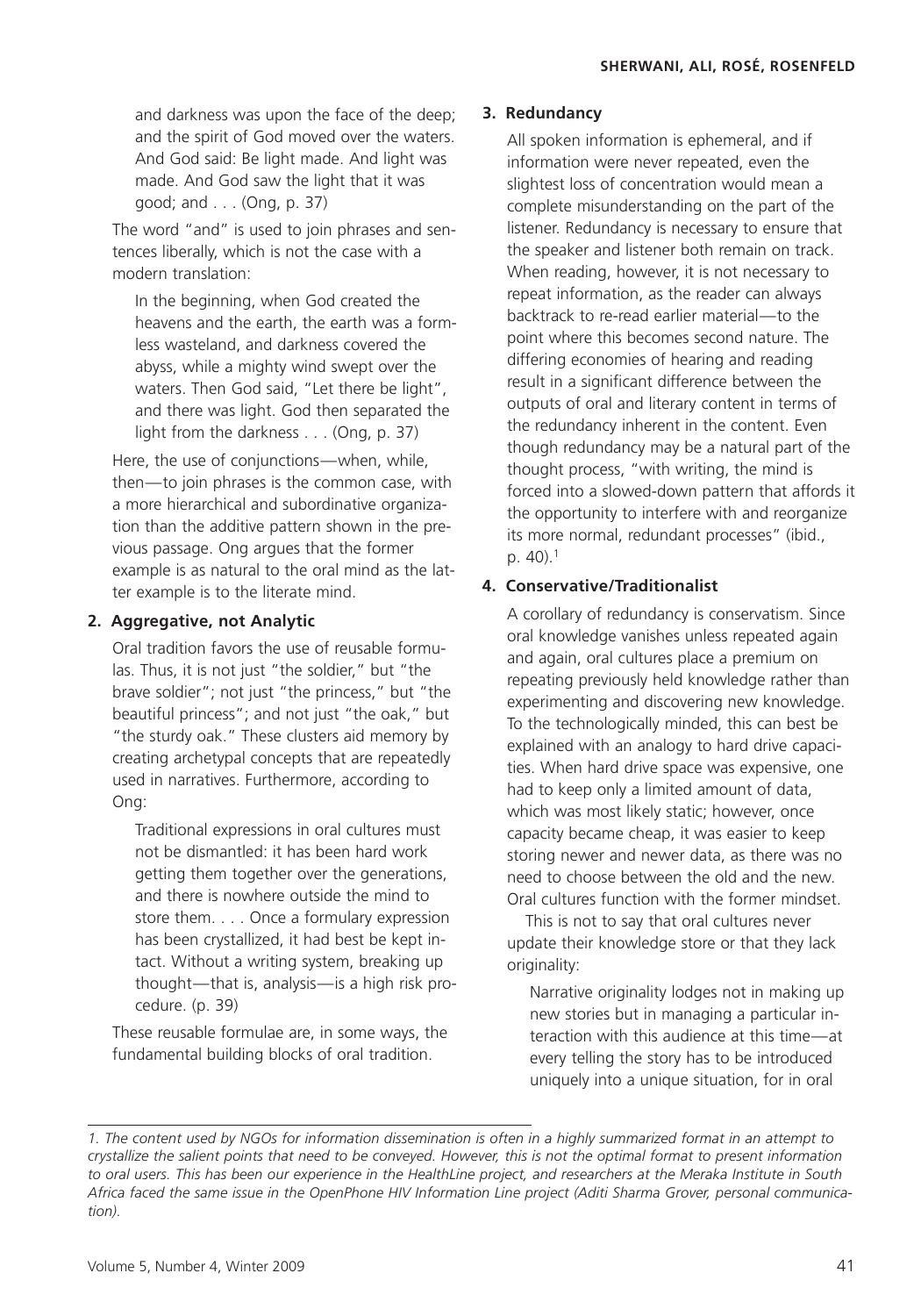cultures an audience must be brought to respond, often vigorously. But narrators also introduce new elements into old stories." (ibid., p. 41)

### **5. Close to the Human Lifeworld**

In the absence of elaborate analytic categories that depend on writing to structure knowledge at a distance from lived experience, oral cultures must conceptualize and verbalize all their knowledge with more or less close reference to the human lifeworld, assimilating the alien, objective world to the more immediate, familiar interaction of human beings. . . . An oral culture has no vehicle as neutral as a list. . . . [It] likewise has nothing corresponding to how-to manuals for the trades. (ibid., p. 42)

Trades are learned primarily through apprenticeship, involving observation and practice, with minimal verbalized knowledge, if any. Furthermore, oral cultures do not preserve knowledge of skills in abstract, self-contained corpora. Finally, oral people do not treat all human lifeworld-based information as equally important; it is their specific lifeworld that is relevant, and hence, important. For instance, they give specialized names to details that matter in their specific lives, but generalize others that do not (e.g., "that is merely a flying animal").

# **6. Agonistically Toned**

To literate individuals, oral people might appear to be extraordinarily agonistic or argumentative. This is because stories and proverbs—the basis of oral tradition—are not meant to be just a store of knowledge, but also a means to engage a dialectic dialog. It is this argumentation that Ong considers to be the predecessor of the dialectic method of Socrates and Plato. Thus, oral thought is often instantiated as an interplay of competing ideas.

# **7. Empathetic and Participatory**

With literacy, knowledge is disengaged and is supposedly "objective." In an oral culture, according to Ong, "learning means achieving close, empathetic, communal identification with the known." Oral people usually do not memorize, other than for rituals; instead, learning involves an amalgamation of the new with the self.

Literates are usually surprised to learn that the bard planning to retell the story he has heard only once wants often to wait a day or so after he has heard the story before he himself repeats it. In memorizing a written text, postponing its recitation generally weakens recall. An oral poet is not working with texts or in a textual framework. He needs time to let the story sink into his own store of themes and formulas, time to 'get with' the story. In recalling and retelling the story, he has not in any sense 'memorized' its metrical rendition from the version of the other singer. (ibid., p. 59)

# **8. Homeostatic**

On the order of generations, oral cultures eliminate memories that are obsolete, simply by not repeating that information. As a consequence, oral cultures never need dictionaries, since all words in usage are commonly known and understood by everyone in the culture. The number of words never grows unmanageably, as obsolete words are pruned away. Literate cultures, on the other hand, can access all words from the present day back thousands of years ago, and require dictionaries to store and access these words.

# **9. Situational, not Abstract**

Perhaps the most fundamental difference between oral and literate cultures is that of situational thinking versus abstract thinking. Because oral knowledge is rooted in the human lifeworld, oral people are most comfortable in thinking and learning situationally, instead of in the abstract. This does not mean that oral people cannot think categorically; it is just that they make categories differently than literate people. For example, when asked to categorize a set of objects, oral people categorize based on features important to the human lifeworld (e.g., usefulness) as opposed to abstract features (e.g., function). For instance, Ong wrote that:

Subjects were presented with drawings of four objects, three belonging to one category and the fourth to another, and were asked to group together those that were similar and could be placed in one group or designated by one word. One series consisted of drawings of the objects hammer, saw, log, hatchet. Illiterate subjects consistently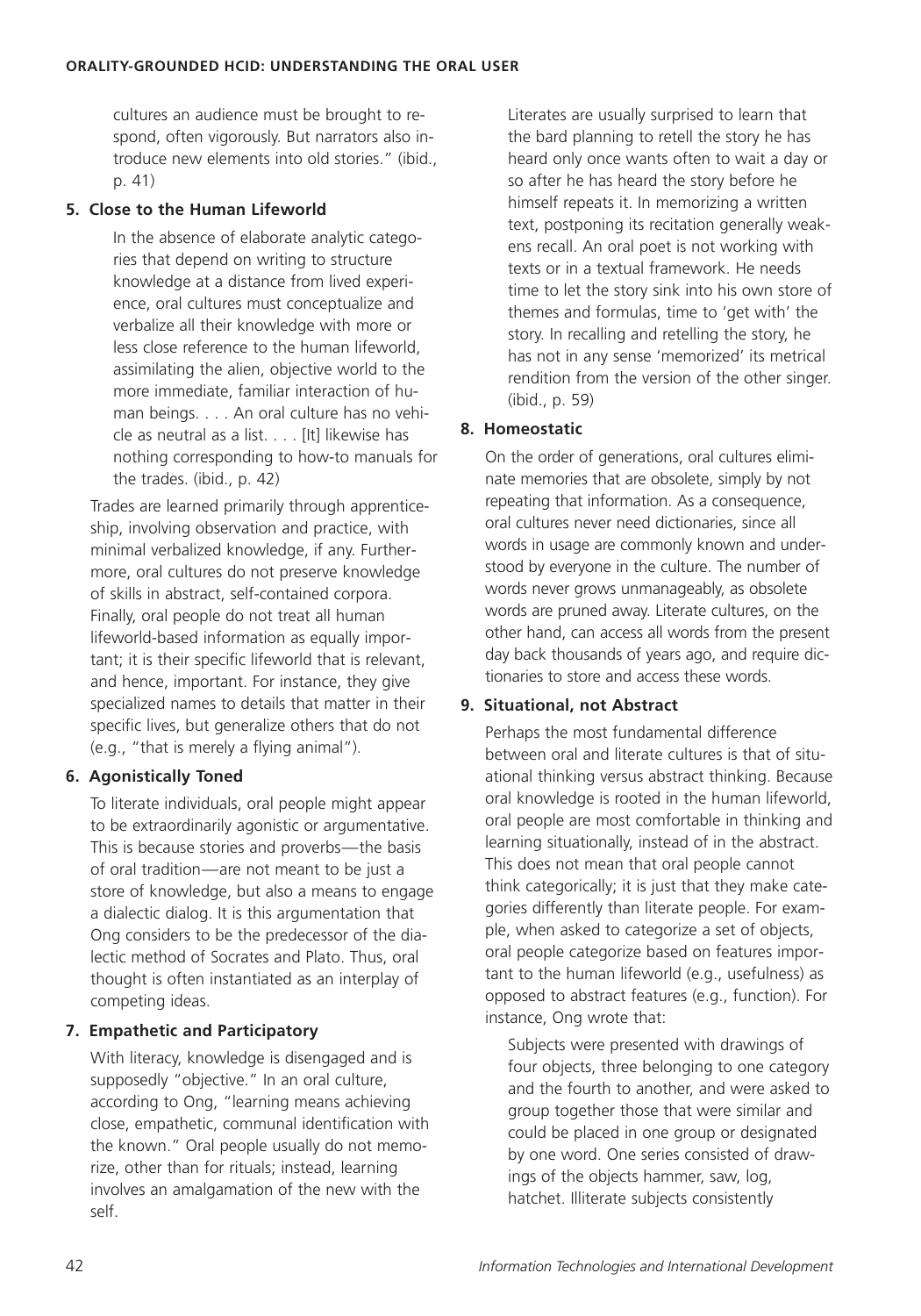thought of the group not in categorical terms (three tools, the log not a tool) but in terms of practical situations—"situational thinking"—without adverting at all to the classification "tool" as applying to all but the log. If you are a workman with tools and see a log, you think of applying the tool to it, not of keeping the tool away from what it was made for—in some weird intellectual game. (Luria, 1976 in Ong, 1982)

Further, any form of thought other than grounded "operational thinking" is likely to be considered "not important, uninteresting, trivializing." (Ong, 1982)

Operational thinking is also the mode in which oral individuals interpret reality. For example, Luria found that oral people interpreted circles as a plate, sieve, bucket, watch, or moon, although school-going children readily identified them as circles (Luria, 1976).

Likewise, oral people do not think in formal, syllogistic logic. For instance, when given the query, "precious metals do not rust, gold is a precious metal—does it rust or not?" one oral respondent said: "Do precious metals rust or not? Does gold rust or not?" Another said, "Precious metal rusts. Precious gold rusts." Syllogisms are special riddles where the conclusions are derived from the given premises alone. Ong said:

Persons not academically educated are not acquainted with this special ground rule but tend rather in their interpretation of given statements, in a syllogism as elsewhere, to go beyond the statements, as one normally does in real life or in riddles (common in all oral cultures). (p. 53)

Furthermore, requests for definitions are resisted in oral cultures. When asked to explain what a tree is, one oral peasant replied, "Why should I? Everyone knows what a tree is, they don't need me telling them." Ong's response to this is,

Why define, when a real-life setting is infinitely more satisfactory than a definition. . . . The peasant was right, there is no way to refute the world of primary orality. All you can do is walk away from it into literacy. (p. 53)

One might argue that the above questions were not asked in the correct context. However, it

appears that there is no conceivably "correct" way to ask oral people such questions. In fact, in oral cultures, intelligence is something that is measured based on a person's actions or skills, not by their response to verbal questions in a test: "Written examination questions came into general use (in the West) only well after print had worked its effects on consciousness, thousands of years after the invention of writing" (ibid., p. 55). Thus, asking abstract questions to test someone's knowledge without any social context is an alien concept in an oral culture.

It is important to note that just because oral people think situationally or concretely does not mean they are incapable of abstract thought. Indeed, there are complex layers of meaning in oral knowledge that are captured in idioms, folklore, mythology, riddles, and historical narratives.

# **Orality-grounded HCID**

Drawing on Ong's conceptualization of orality, we suggest the framework of orality-grounded HCID. By drawing on a specific focus on oral end users, this framework calls for a fundamental rethinking of HCID both in terms of design principles and user research methodology. While the corollaries of the framework echo the sentiments of many usercentric methodologies popular in HCID research such as user-centered design, participatory design, and participatory action research—there is still a new story to tell here in that the proposed framework attempts to explicitly take into consideration how such users think, learn, and process information. Orality-grounded HCID is based on a testable, and falsifiable, model of oral users, and thus enables HCID researchers to engage in more grounded research and design.

Below, we outline our proposal in terms of principles of design and methodological considerations. These guidelines make explicit the fundamental differences between mainstream HCI practice and orality-grounded HCID at both levels.

# *Principles for Interface and Information Design*

When designing interfaces for information access by oral users, several dimensions of orality are useful to consider:

**Information needs to be rooted in common experience with specific examples.** Abstract descriptions, such as "breastfeeding should be con-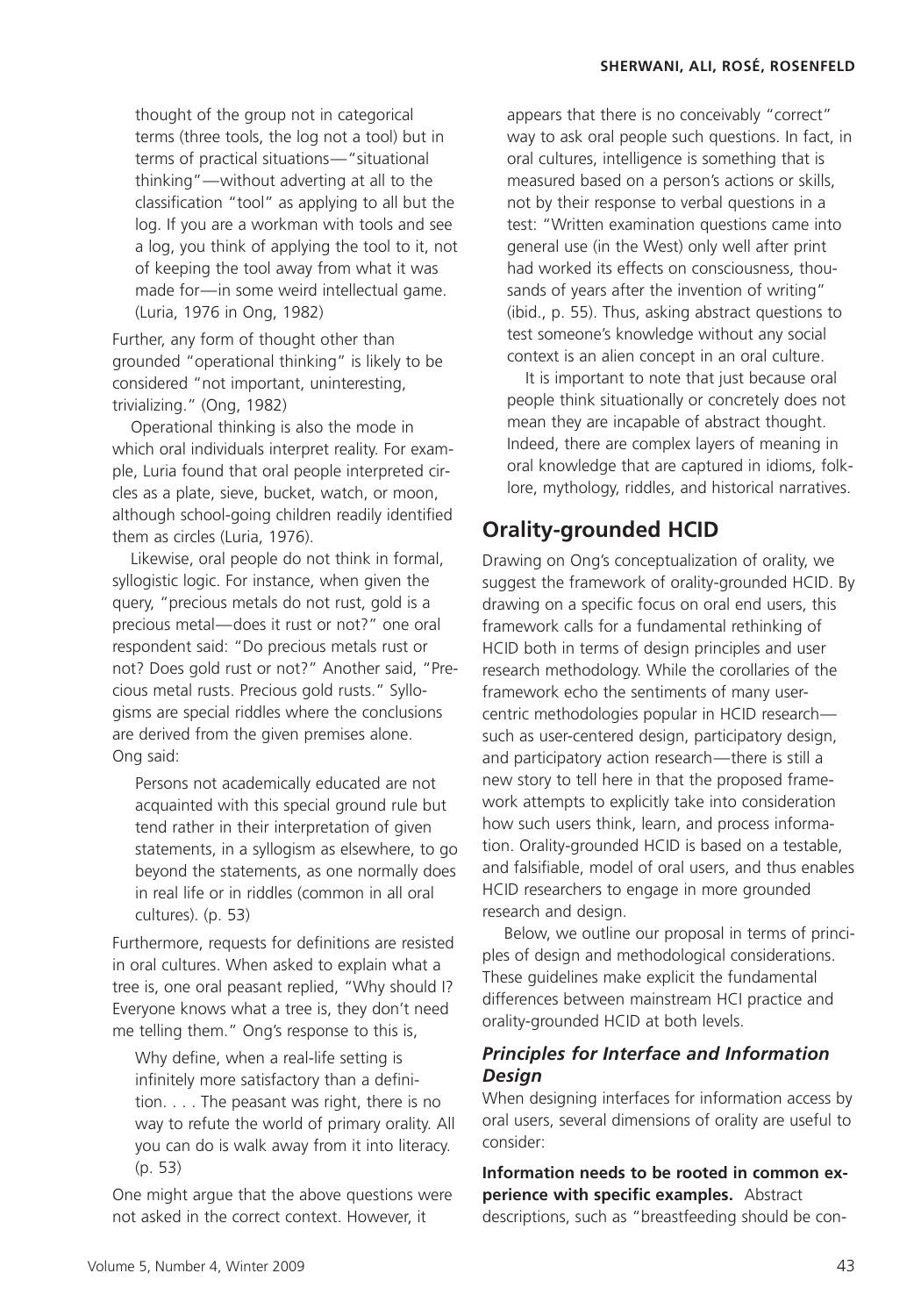#### **ORALITY-GROUNDED HCID: UNDERSTANDING THE ORAL USER**

tinued even when the child has diarrhea" is not as effective as describing a specific example of a mother who is faced with this particular issue. Ideally, new information should be described in terms of familiar cultural memes, and preferably using the culture's own oral formulae. Thus, instead of using a generic "mother," the information should draw on existing characters—perhaps a widely known maternal character in this case—in the community's folklore. Furthermore, drawing on a culture's oral formulae is best left to local members of the culture. IDE hired local storytellers to write and perform a play centered on a treadle pump (Polak, 2008), which was an excellent strategy since local storytellers understand their culture's oral formulae better than anyone else.

**Narrative stories are more memorable and more effective at conveying information than neutrally listed bullet points.** Oral cultures do not have neutral lists. Ong wrote, "Even genealogies out of such orally framed tradition are in effect commonly narrative. Instead of a recitation of names, we find a sequence of 'begats,' of statements of what someone did: 'Irad begat Mehajael, Mehjael begat Methusael, Methusael begat Lamech' (Genesis 4:18)" (Ong, p. 98). Thus, listing bullet points of information, such as how to improve cow yield, will not work as well as telling the story of a farmer who used a specific method and how he was able to increase his yield (Gandhi et al., 2007). Moreover, dramatic descriptions will work better than neutral ones. IDE created a full-length movie that showed the value of a treadle pump through a dramatic storyline (Polak, 2008), which was more effective than a neutral description of how such a pump could improve a farmer's bottom line. The fullcontext video method (Medhi & Toyoma, 2007) leveraged the same principle.

**Rhythm aids recall.** IDE hired local troubadours to compose a song about a treadle pump and to perform it at farmers' markets and fairs in Bangladesh (Polak, 2008). Even without the creation of an entire song, content with rhyme and alliteration is likely to be both understood and remembered by oral users more effectively than prose.

**Linguistic style should be structured additively, not hierarchically.** While it is common in literate material, using subordinative conjunctions such as "while," "then," "since," and "although" is

uncommon in oral users' communication. Complicated sentence structures impose a cognitive load on the user. Instead, it is preferable to use coordinating conjunctions, such as "and," "or," and "so," which do not create hierarchy.

**Redundancy needs to be embedded in the content.** Redundancy is an important part of oral communication, mainly because of the ephemeral nature of speech. The user should also be given ample opportunity to request repeated presentations of content that has been given before. It should be noted, however, that explicitly requesting repetition may be less natural for the oral user than having the correct amount of redundancy already embedded within the content. In the Digital Green project, researchers found that farmers would ask for the video content to be repeated multiple times; our prediction is that a more optimal solution would be to design the video content to have redundancy "baked in" the content itself.

**Each and every word needs to be understood.** In an oral community that speaks one common language, there are no unfamiliar words, and oral users never face unknown words in daily life. Thus, even one unfamiliar word can confuse the user completely, and care should be taken to ensure that no such words exist in the system's content. This is common when content comes from experts, who are literate and have a more diverse linguistic background than an oral person. This strongly suggests that locally generated content—as in the case of the Digital Green project—is likely to be the most effective option in many cases, in terms of its relevance and understandability.

**Abstract categories should be avoided.** Oral users do not categorize the same way as literate users, and do not think in terms of abstract categories (Luria, 1976). The use of categories should be minimized and if their use is essential, it should be kept in mind that the designer's choice of categories will most likely not match the expectations of the user. Also, hierarchies in information architecture should be avoided. Browsing multiple depths of information (e.g., as in a Web page, or when using navigation metaphors of "up a level") is difficult for oral users (Deo et al., 2004).

**Requiring adherence to specific spoken words or phrases is less likely to succeed.** Oral users perceive speech as a continuous stream, rather than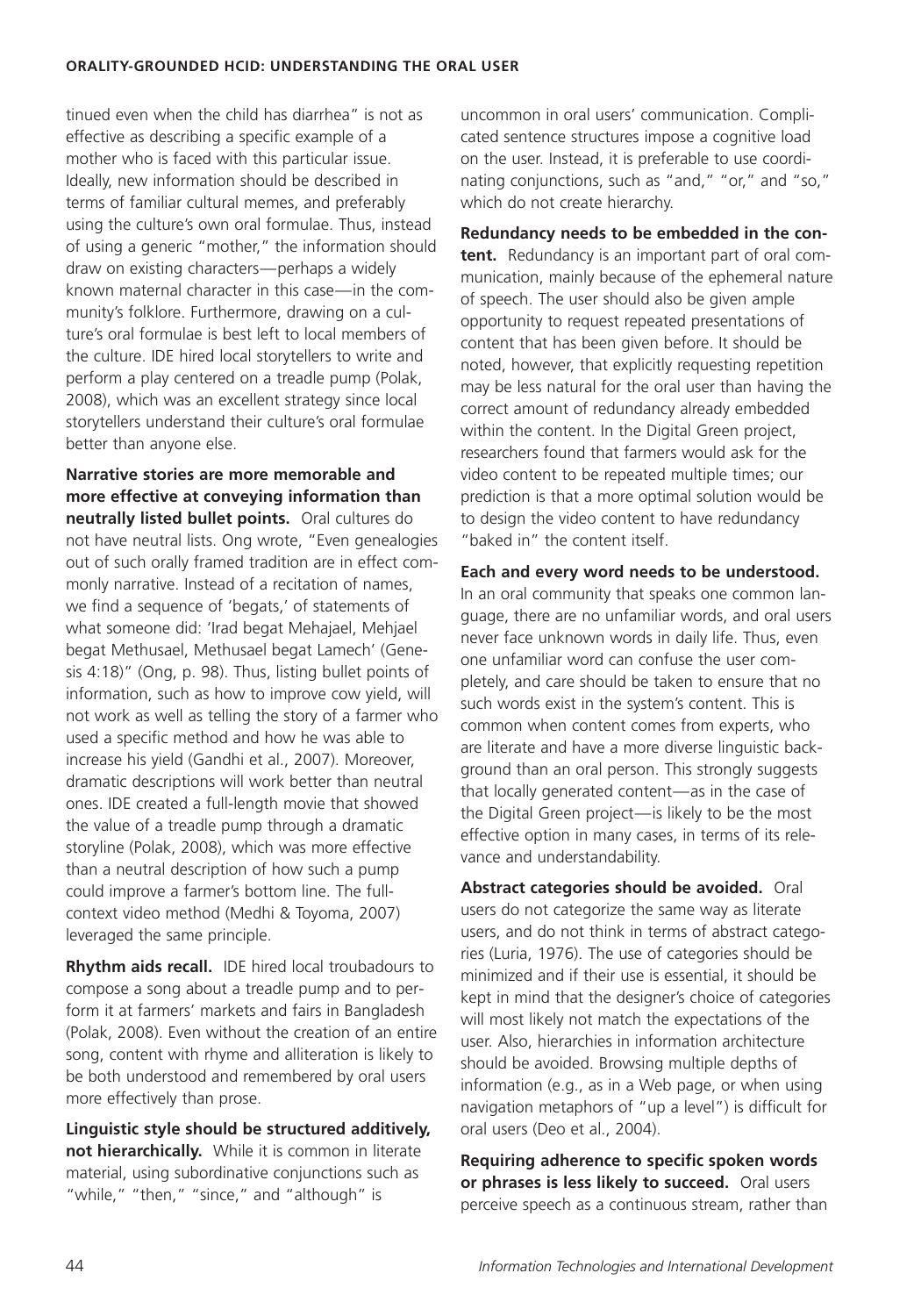as discrete words. In our work with speech recognition interfaces, one of the most common complaints of oral users is that they are afraid that they will "say the wrong thing"; they understand they have to speak in individual words, an action that is unnatural for them, and their comments reflect their discomfort with this requirement. While it is technically difficult, it may be necessary to widen the speech recognizer's grammar to allow for more natural utterances, rather than forcing the user to speak in single word commands.

**Oral people do not internalize new information the same way as literate people.** Since internalizing new information is comparatively expensive for oral people—they cannot offload their memory requirements onto the technology of writing—it appears that they are more selective when choosing whether to internalize new information. In our research, we have seen many times that even when users understand each word in the content perfectly, when asked a question on that content, users will respond based on prior knowledge. In a study we conducted with health workers of varying literacy levels, even after reading a specific paragraph in their manual fluently, their response to a question on that content was the opposite of what it said, based on prior knowledge (Sherwani et al., 2007). Similar effects have been found in other research on oral people (Luria, 1976) and poor readers (Doak, 1995), and have also been anecdotally reported by other HCID researchers (Etienne Barnard, personal communication). This might happen because the formal content is not seen as relevant, or it isn't organized in the same linguistic style that users expect (e.g. narrative, concrete examples rather than neutral and abstract information), or for other reasons; however, it is important in the design of an interface to know that this is a problem that needs to be engaged.

# **Oral people give more importance to the source of information than literate people.**

Writing establishes "context-free language" (Ong, 1982), where information is not linked to any particular source. For oral people, however, all information is social and traceable to a person. When farmers were shown videos of other farmers demonstrating agricultural best practices, the most common question the viewers asked was what the demonstrating farmer's name was, and which village he was from (Gandhi et al., 2007). This may also

explain why source-neutral information—of the form presented in a book or in a persona-less system—is not internalized: It is missing the essential feature of social context, not only of the information's relevance to the real world, but also its traceability to a trustworthy human being. Thus, systems, such as Digital Green, that provide information through people perceived to be trustworthy are likely to be more successful than systems that transmit information without this feature.

Given all the recommendations listed above, it becomes apparent that information designed for literate users—virtually all written material—is not appropriate for oral consumption. Oral and literate users require content with different organization, presentation, and context.

Furthermore, end users may be the best resource for content creation and content adaptation. Literate people produce both written and spoken content optimized for literate people (Ong, 1982, p. 56). Even "human access points" (Marsden et al., 2008), or literate technologists from the local community, may not understand how to effectively alter content for optimal consumption by oral users, although they would do a better job than a naïve, non-local designer. However, it may be the case that involving users is essential for content creation and content adaptation. The success of the Digital Green project is a case in point; it doesn't just involve users in the creation of the content, but features them as the star performers in the "Farmer Idol" videos that form the backbone of the system.

#### *Methodologies for User Research*

Even more basic than principles for design, methodologies for conducting user research must also be adapted for application within oral cultures. We can learn from the significant number of successful evaluations of designed artifacts in the context of oral cultures, projects such as Digital Green (Gandhi et al., 2007), eSagu (Reddy et al., 2007) and Warana Unwired (Veeraraghavan et al., 2007). In these and other related efforts, the common experience has been that standard user studies have various layers of problems. Ultimately, it may be the case that a fundamentally different method of evaluation needs to be explored for the HCID context. In this section, we explore the issues with existing methodologies and make some suggestions for how the methodologies can be adapted in light of the differences between oral and literate cultures.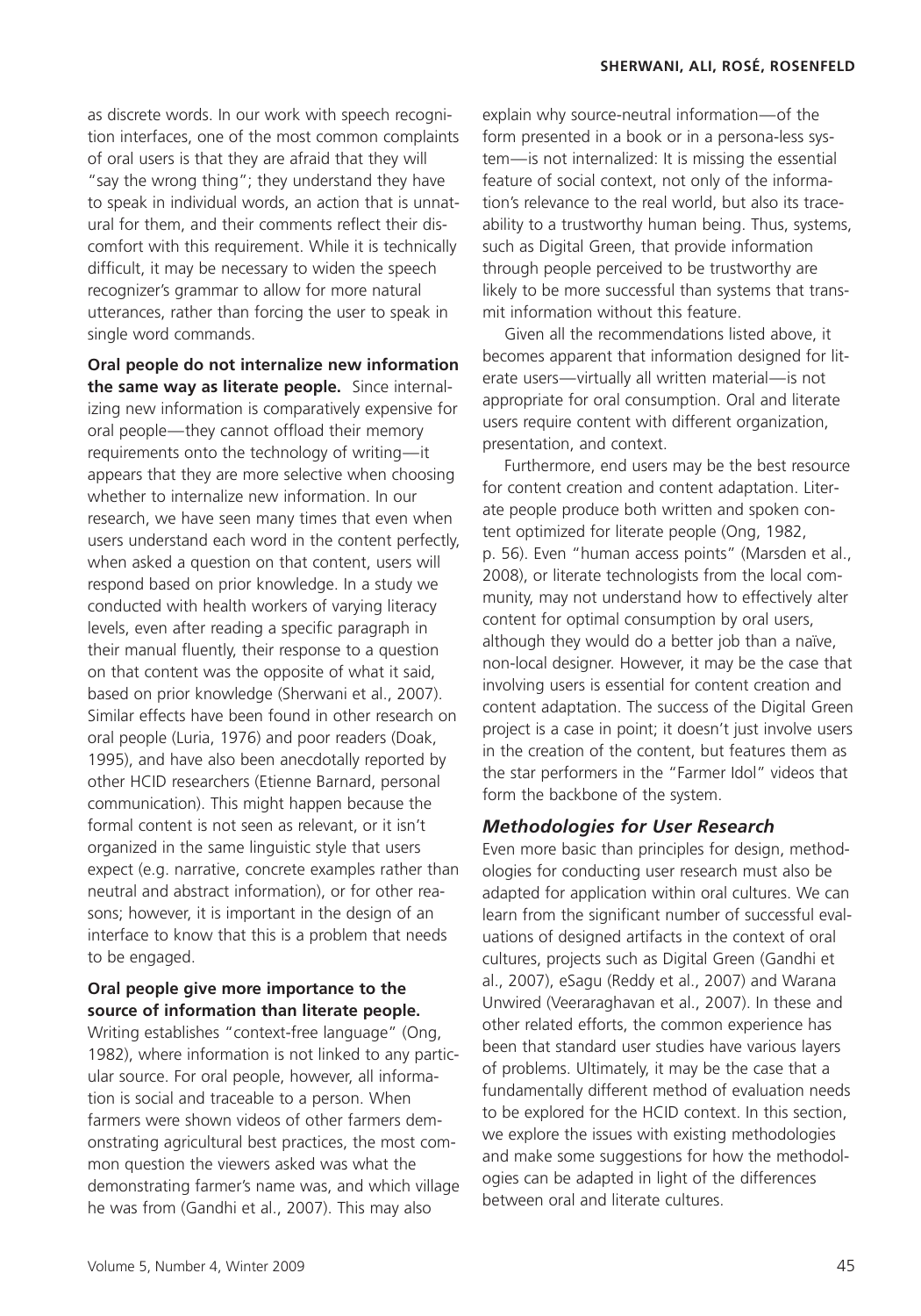**Overall, standard user study practice needs to be considerably rethought for application in oral contexts.** Even though literate participants may find user studies a novel concept, they are likely to have experienced the individual components of a user study in school, and would likely consider them somewhat familiar. For oral people, a user study is an alien experience. The various steps involved in a user study—the facilitator reading out instructions to the participant, teaching the steps in the task, and then asking the participant to perform it themselves to answer examination-style questions—is a clinical abstraction that is alien to the lifeworld of a typical oral person. Oral people do not think and learn in the way that user studies expect them to, and they are not used to being asked abstract, context-free questions. Thus, it is arguable whether results from such studies are of much analytical value in oral contexts. Further work is needed to explore alternative methods for user studies adapted to the HCID context.

**The experimenter always has a higher socioeconomic status than the participant and is usually foreign to the local community, leading to feelings of intimidation and "performance anxiety."** This is often an overlooked feature of HCID user studies and deserves a fundamental rethinking of user study roles. Recruiting and training local user study facilitators from the community have worked well in our experience. Moreover, involving the facilitator in the motivation and design of the user study is useful for a number of reasons, as it increases their ownership of the process, and provides them the necessary context for why each step of the user study is important, in addition to listing the actual steps they need to perform.

**When presenting a novel interface, the context in which it is to be used and the motivation for the system should be presented as concretely and vividly as possible.** Given oral users' preference for situationally grounded examples relevant to their lifeworld, it is imperative to present the system as a solution to a problem that users deem important and for which users perceive current solutions as inadequate. Whenever possible, the system should be introduced as a solution to a widely remembered, specific instance of a local problem. For example, in health care, there may be a recent story of a person affected by an illness that no one knew how to cure, which everyone remembers vividly, perhaps because of its tragic nature. By asking locals about such examples beforehand and then portraying a health information access system within a narrative that ties into the local example of a problem, as the potential solution, users may see the social context of the system more clearly than they would if it were to be given as a solution to the problem in general (e.g., "Imagine if a person in your village became ill . . . "). That approach is still better than a generic solution in the abstract (without a narrative, e.g., "The system can be used to give health information when the need arises"). A motivation presented with a narrative, tied to the specific local folklore of the community, could make the intervention seem more relevant to the needs of the community.

This suggests why the full-context video method (Medhi & Toyama, 2007) works so well: It creates a dramatized and visual example of how the interface could be useful, instead of introducing it in abstract. Given the need to localize all content, it is unclear whether a video would be more cost-effective at providing context than other alternatives (e.g., faceto-face interaction) with a narrative that is customized to the specific experiences and memory of the user or community. Given the high success rate of the full-context video method (100% of the users exposed to the video were able to successfully complete the task, compared to 6% in the control group), full-context video is clearly a winning method, and may be the optimal choice.

**Oral participants do not remember neutral user study tasks, and do not actively engage with them.** It is a known issue that artificial scenarios and fictitious needs are unlikely to be internalized by participants. For oral users, tasks cannot be presented textually—and so cannot be reviewed at will—and furthermore, if the task is abstract and neutral, which is standard HCI methodology, it is unlikely that the task will be remembered, much less internalized. Engaging with a task that one does not remember or believe in is also unlikely. The Bollywood method (Chavan in Shaffer, 2004) is an excellent solution to this problem. In this method, user study tasks are couched in a dramatized narrative, which leads to more involved and interactive participants, who would otherwise not contribute any feedback when faced with neutrally presented tasks. Thus, oral users are more likely to remember and engage with a dramatic narrative than with an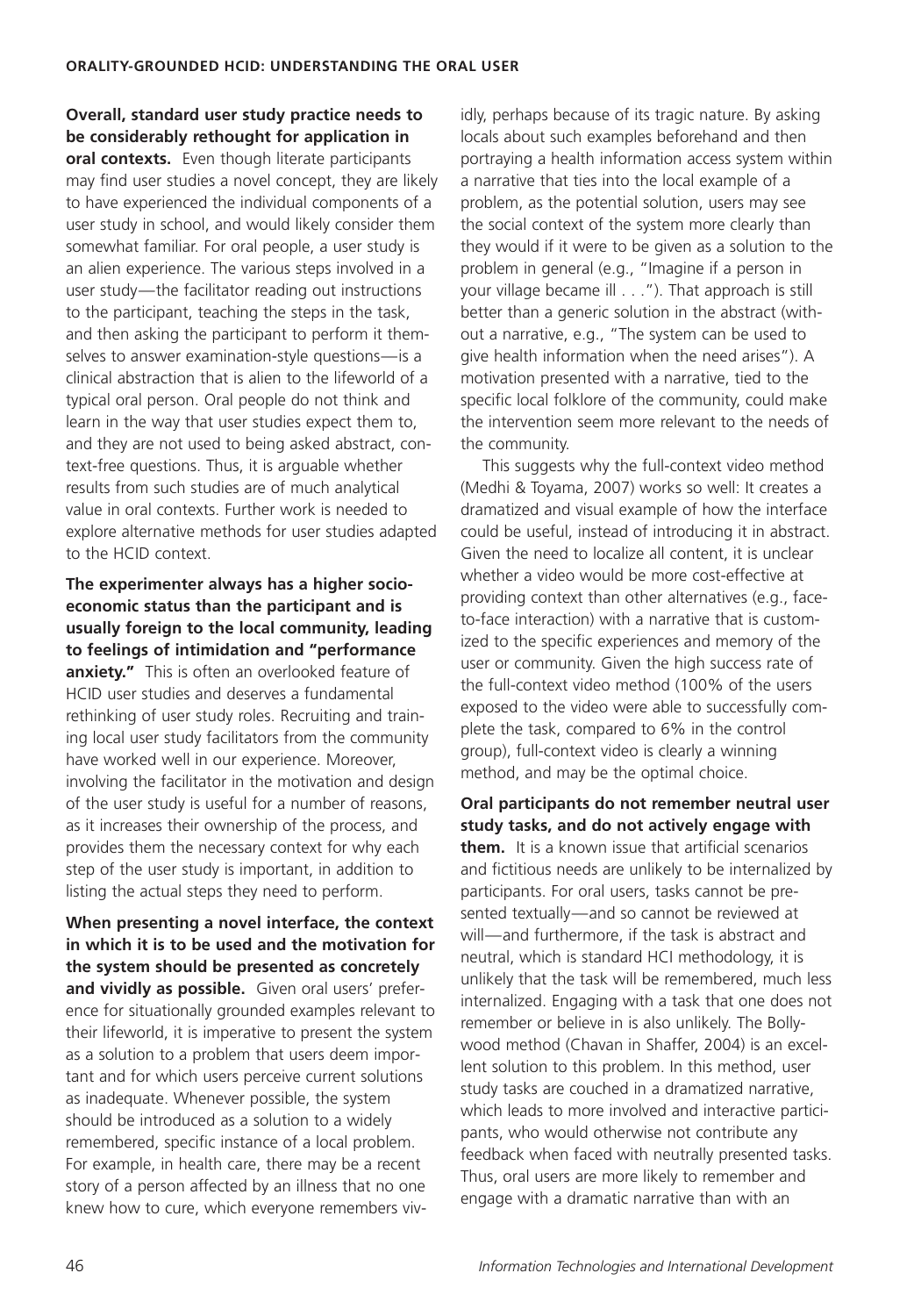abstract and neutral request for information. It is unclear how much of the difference is attributable to (a) participants' improved memory of the dramatized tasks, (b) their appreciation for these tasks' wider social context and relevance to the human lifeworld (an issue of motivation), and (c) their perceived freedom to critique when in role play (what Chavan attributes its success to), or other factors. Further work is needed to explore what aspects of this method work well, and why.

# **Giving user study participants descriptive instructions on how to use the system is not**

sufficient. Oral people do not learn by verbalized instruction—rather, they learn through apprenticeship and practice. This is neatly analogous to the difference between declarative and procedural knowledge in the field of artificial intelligence. In our own work, we have found that a mentorapprentice model, in which a facilitator does a guided walkthrough of a sample task with a participant, works well. Also, participants' understanding of the system improves further with an "incrementally-removed training wheels"-approach with multiple practice tasks, where explicit help is provided on each step for the first sample task, and is gradually reduced for each subsequent practice task, until no help is provided on the final sample task unless required. The approach used in the fullcontext video method is different, and we hypothesize that oral users would learn better with a personal, mentored learning experience than by watching a video demonstrating another person's use of a system. Further work is needed to ascertain the best strategy for teaching an interface to the user—both for the design of the system and for evaluating the system in a user study.

**Likert Scales are an inappropriate measurement tool for oral people.** A Likert Scale question consists of an abstract statement, such as "I found this system easy to use," and a list of numbered options, usually 1 through 7, with 1 representing "strongly disagree" and the highest number (e.g., 7) representing "strongly agree." Participants are asked to select the option that most closely describes their level of agreement with the given statement. When used with oral people, this tool is problematic for a number of reasons:

• The Likert Scales method requires that the options to be written down and presented textually; however, oral people cannot read and verbal presentation of Likert Scales has not been rigorously proven as a valid methodology, even though they might be used in practice.

- The concept of "context-free" abstract statements is a literate construct. Oral people do not conceive of statements in this form—there has to be someone who said any given statement. Moreover, who this someone is makes a difference as to how likely they are to agree with the statement; issues of credibility, trust, authority, politeness, political considerations, etc., are involved.
- Categorizing agreement into discrete chunks is also a literate construct. Oral people do not think in terms of such categories, and we have seen countless examples of oral user study participants confused at such categorization.
- Praise and criticism are often given indirectly in oral cultures, and thus asking participants to directly praise or critique an artifact with their subjective evaluation might not align with participants' expectations.

In our own work, we have had significant problems with Likert Scales, where participants often gave polite, positive answers, which on deeper examination and triangulation were not representative of their true opinions. In one user study we conducted in rural Pakistan, oral participants were unable to speak the language of the speech interface they were using and could not correctly answer any of the health information questions they were asked to learn from the system. Yet, when asked to rate the system in terms of various dimensions including ease-of-use and understandability—they rated it very highly (Sherwani et al., 2009). Similar experiences have been reported by other researchers in South Africa (Aditi Grover, personal communication).

The "auto-rick radio" method (Chavan, 2007) provides an interesting alternative to Likert Scales. Instead of representing a subjective evaluation on a linear scale, participants are asked to twist a knob, shaped like a radio's volume knob, to represent their feelings on a particular dimension. Chavan wrote that:

For these users, the concept of a difference in degree (moving from negative to positive) being represented by a horizontal straight line seemed very conflicting. The feeling was that if the different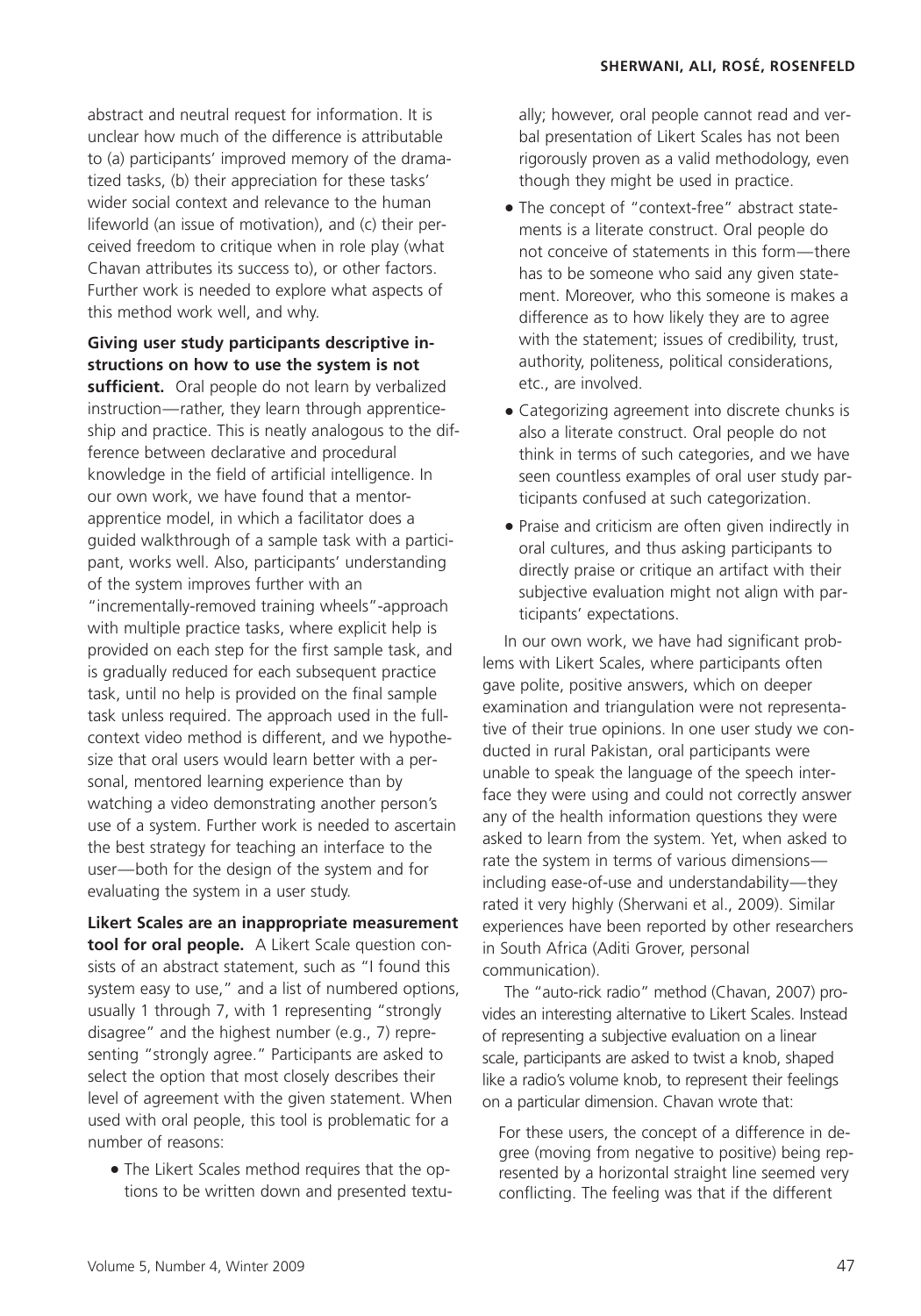points in the scale represented different degrees of an attribute, then they could not appear to be on the same level, as they did with the straight horizontal line. . . . Hence a knob control was devised which resembled the volume control knob of the radio that all users were very familiar with. (Chavan, p. 13)

However, this explanation confounds various issues: the difficulty in quantifying emotion for oral users, the difficulty in relating emotion to spatial terms, and the difficulty of expressing their choice using a novel interface. By providing a familiar interface (the radio volume knob), participants may have found it easier to express themselves, but whether their expression correctly represented their subjective emotions remains to be seen. Rigorous methodological research is required to explore these issues in detail.

One potential alternative to Likert Scales in general is to instead solicit open-ended answers and have the experimenter decide on the appropriate category—after all, what is the point of asking a participant to do something, like quantify an emotion, that that person really cannot do? Chavan suggested "using storytelling to find dissonances" as a means of asking users about their experience with a particular product (ibid.); however, this method could be extended to subjective measurement in which participants could be asked, for example, to narrate instances where they had trouble performing the user study task, as an alternative to asking them to subjectively rate its difficulty. The experimenter could use the quantity and quality of these instances to determine a quantification of the user's experience, if desired. However, if the participant and experimenter are both present in the same room during the study, the participant would likely wonder why the experimenter is asking such questions, since surely the experimenter saw the participant's performance and should obviously then know the answers. As such, care would need to be taken to set up the scenario appropriately—perhaps by having a different experimenter conduct the subjective evaluation—to ensure that the participant views these questions as valid and worthy of a real response.

Thus, it can be seen that standard user studies have various layers of problems, and while the above discussion points out some suggestions for how the methodologies can be adapted, it may be the case that a fundamentally different method of evaluation needs to be explored for the HCID context. Alternatively, testing deployed interfaces "in

the wild" should yield more representative results than user studies would, and more so than in literate contexts. There are a significant number of research projects designed this way, such as Digital Green (Gandhi et al., 2007), eSagu (Reddy et al., 2007) and Warana Unwired (Veeraragavan et al., 2007), and this may be a better, though in most cases more difficult, method of evaluation.

# **Conclusion and Future Work**

In this paper, we have argued that because a disproportionate amount of HCI practice to date has focused on literate users, it is important to understand that standard HCI practice is not always applicable in oral contexts. Orality theory provides a unique lens with which to understand oral users, and we have attempted to synthesize a framework that provides guidelines and testable predictions for design and evaluation with such contexts. We have also discussed best practices in HCID based on existing research in the context of the framework. Much work is needed, however, to substantiate, qualify, verify, refute, and build on this work. ■

# **References**

- Ackermann, E. K., & Decortis, F. (2007). Kids story "writers": POGO, tell-tale, sprite. *Proceedings of the 6th International Conference on Interaction Design and Children,* pp. 161–162, Aalborg, Denmark.
- Bergstrom, T., & Karahalios, K. (2009). Conversation clusters: Grouping conversation topics through human-computer dialogue. *Proceedings of the 27th International Conference on Human Factors in Computing Systems,* pp. 2349–2352, Boston, MA, USA.
- Chavan, A. (2007). Around the world with 14 methods. *Human Factors International.* White paper retrieved on October 10, 2008, from http:// www.humanfactors.com/downloads/ whitepapers.asp#bollywood
- Conrad, E. (2003). Aether: Reading with tactile vision. *ACM SIGGRAPH 2003 Sketches & Applications,* p. 1, San Diego, CA, USA.
- Davis, M. (1997). Garage cinema and the future of media technology. *Communications of the ACM,* 40(2), pp. 42–48, New York, NY, USA.
- Deo, S., Nichols, D., Cunningham, S., & Witten, I.